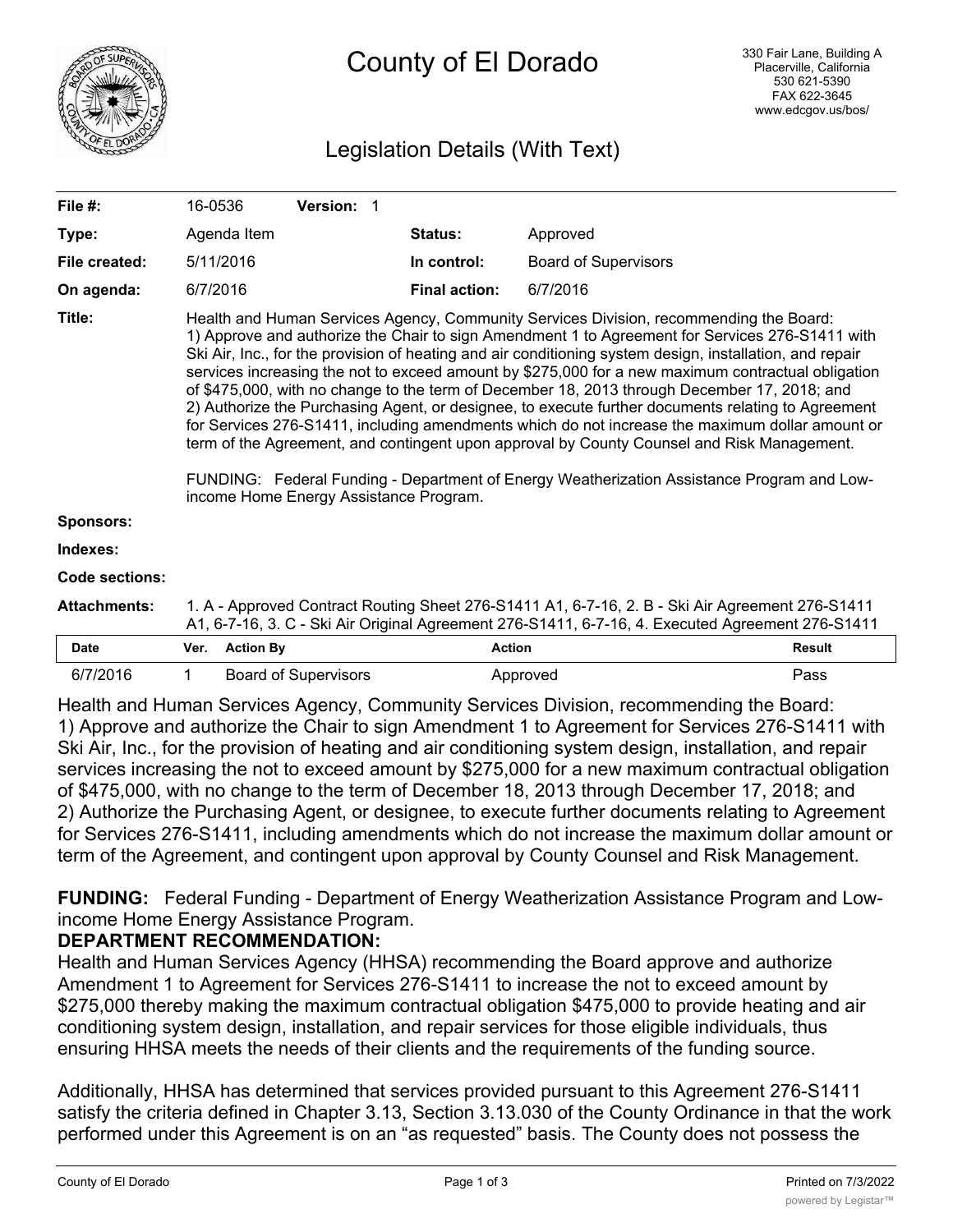facilities or personnel necessary to perform the work; therefore, it is more economical and feasible to engage an independent contractor for heating and air conditioning services.

## **DISCUSSION / BACKGROUND:**

The Low-Income Home Energy Assistance Program (LIHEAP) is a federally funded program that assists low-income households with offsetting their energy costs by crediting their utility accounts, providing assistance in obtaining firewood or heating fuel, and by installing energy saving measures on their homes through the Weatherization Assistance Program (WAP). Priority is given to the elderly, disabled, and families with children under five years old. The County of El Dorado has received this LIHEAP grant allocation since the early 1980s. Weatherization services have historically been in great demand in the County and high energy costs render the services even more critical to frail and vulnerable residents on fixed incomes. HHSA has continually contracted with Ski Air since 2006 for the provision of WAP services.

To ensure continuing compliance with the program's funding mandates, Request for Proposal (RFP) 13-918-054 for the provision of heating and air conditioning design, installation, and repair services was published on March 3, 2013. On August 6, 2013, the Board of Supervisors awarded RFP 13- 918-054 (Legistar File 13-0892, Item 9) to three entities, one of which was Ski Air, Inc. On December 18, 2013, the Board Chair executed Agreement for Services 276-S1411 with Ski Air to provide heating and air conditioning system design, installation, and repair services, for a maximum contractual obligation of \$200,000 for the term December 18, 2013 through December 17, 2018. A copy of this original agreement is attached hereto as Attachment C.

As a result of higher than anticipated demand for these services, HHSA requests Board of Supervisors approval of Amendment I to Agreement for Services 276-S1411, which increases the compensation by \$275,000 for a maximum contractual obligation of \$475,000, in order to continue the provision of services throughout the term of the Agreement.

## **ALTERNATIVES:**

Disapproval of Amendment to Agreement for Services 276-S1411 will result in the inability to meet the needs of the eligible clients within the parameters of the funding source. HHSA would no longer be able to provide WAP services.

#### **OTHER DEPARTMENT / AGENCY INVOLVEMENT:**

County Counsel, Human Resources and Risk Management.

#### **CAO RECOMMENDATION:**

It is recommended that the Board approve this item.

#### **FINANCIAL IMPACT:**

There is no impact to the Net County Cost associated with this Amendment I to Agreement for Services 276-S1411. The grant allocation of federal funds covers all costs associated with provision of Department of Energy Weatherization Assistance Program (DOE WAP) and Low-income Home Energy Assistance Program (LIHEAP) services and sufficient funding is included in the Agency's FY 2015-16 budget and will be included in future budgets for the term of the agreement. The County of El Dorado has received this grant allocation since the early 1980s and this revenue source is expected to continue.

## **CLERK OF THE BOARD FOLLOW UP ACTIONS**